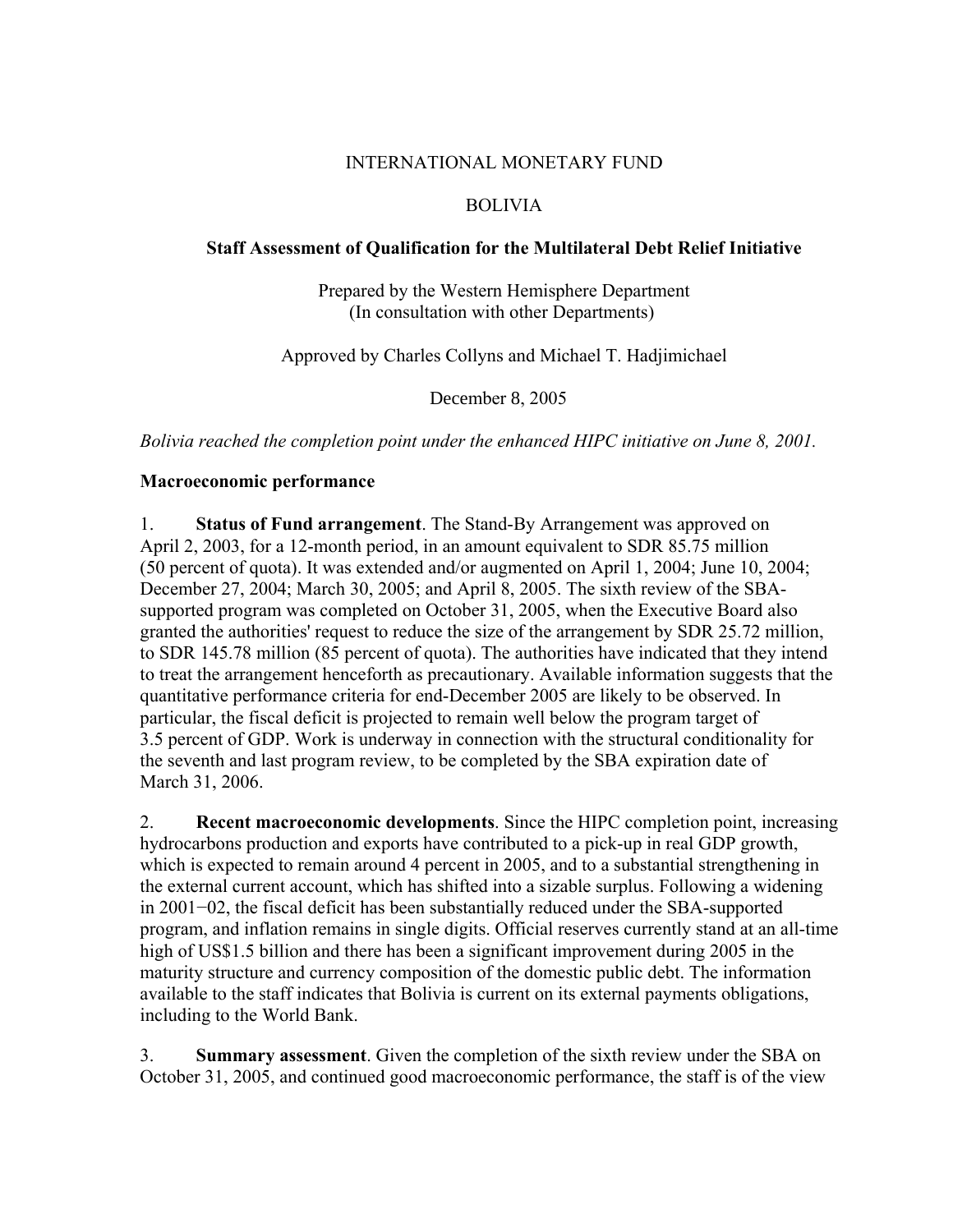that there has been no substantial deterioration compared to completion point, and that the related criterion to qualify for MDRI debt relief is met.

# **Implementation of the poverty reduction strategy**

4. **Background**. Bolivia's poverty reduction strategy was formally articulated in the 2001 PRSP. It set out poverty reduction policies and targets for the period through 2015, based on the National Dialogue of 2000. The strategy incorporated objectives in social, economic, and political areas, to be achieved through investment programs in infrastructure, education, and health, as well as state reform, promotion of private sector participation, and deepening of democracy. The thrust of the 2001 strategy remains relevant. While there have been no formal updates of the strategy, it has been discussed in the context of the National Dialogue. In the letter of intent for the sixth review under the SBA, the interim government indicated that it intended to finalize a document, in coordination with donors, laying out the outcomes of the most recent National Dialogue, concluded in December 2004.<sup>1</sup> This would be an input for an update of Bolivia's poverty reduction strategy by the next government. The three main presidential candidates support a strong poverty-reduction focus in designing economic and social policies.

5. **Recent developments**. In recent years, the implementation of poverty reducing policies has been broadly satisfactory and in line with the strategy set out in the 2001 PRSP, with improvements in key poverty-related indicators. Significant progress was made in increasing access to social services and improving the quality of health and education. This has been attributable in part to increased budgetary allocations to the social sectors including pro-poor spending of over 12 percent of GDP annually in the last five years, financed in part by HIPC resources—and better prioritization of projects in these sectors. There has also been improvement in infrastructure (including roads), identified as important in the 2001 PRSP.

6. **Prospects**. Bolivia's progress in improving social services and outcomes means that there is a good chance that many of the MDGs will be met, or very close to being met, by 2015. If current trends continue, the goals of universal primary education and gender equality in primary education are likely to be met. Goals on reducing child mortality; improving maternal health; combating HIV/AIDS, malaria and other diseases; and increasing access to safe drinking water could also be reached.

7. **Summary assessment**. Given the satisfactory implementation of poverty reduction policies, staff is of the view that current performance shows no substantial deterioration compared to completion point, and that the related criterion to qualify for MDRI debt relief is met.

 $\overline{a}$ 

<sup>&</sup>lt;sup>1</sup> The National Dialogue involved 300 community organizations representing more than 100,000 people.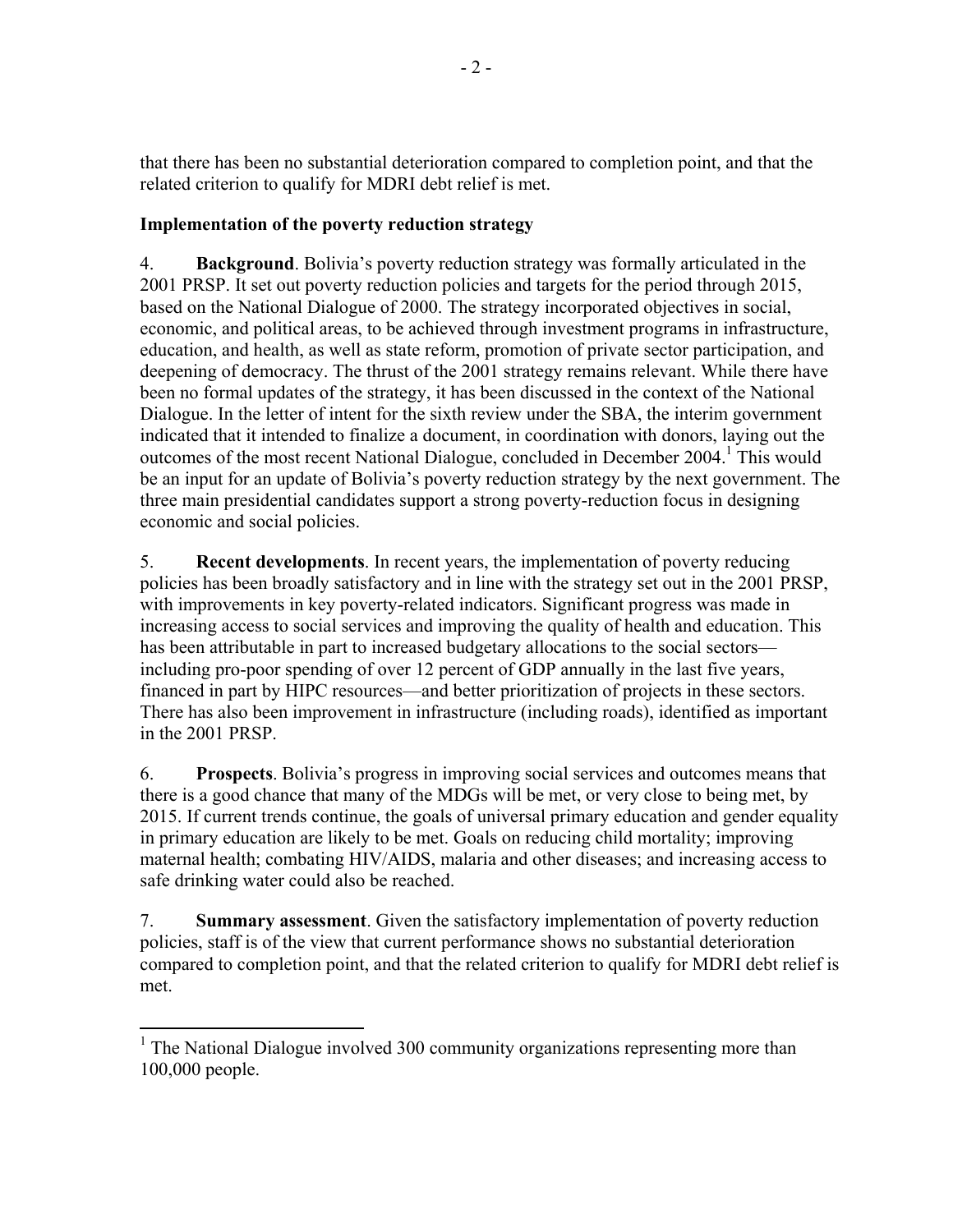## **Public expenditure management system**

8. **Recent developments.** Based on the most recent HIPC AAP report (HIPC Assessment and Action Plan, 2004), Bolivia's PEM system shows some deterioration since the June 2001 HIPC completion point, although there are some areas of improvement. The report indicates that there are several weaknesses in the PEM system, as Bolivia only met four of the 16 expenditure management benchmarks in the 2004 HIPC assessment down from five out of the 15 benchmarks in 2001. However, the 2004 assessment involves more and better information—in particular at the sub-national level—and thus mainly reflects changes in AAP coverage rather than deterioration of the PEM system per se. Bolivia still faces similar challenges today as did in 2001 in the areas of budget classification, formulation, internal controls and external audit; and still lacks an automatic budget tagging mechanism to track local government spending.

9. **Authorities' policies**. The authorities have been taking steps to address these weaknesses, including efforts to improve the tracking of poverty related spending in line with the World Bank and IMF recommendations. In 2004, the government agreed to, and is implementing, a series of initiatives to improve the country's public finance systems, following the recommendations of the June 2004 Country Financial Accountability Assessment and August 2004 HIPC Assessment and Action Plan. In addition, the authorities are taking steps to address the recently identified weaknesses in the information and management system (SIGMA), including the integration of a functional classification. An improved information and management system would then be gradually expanded to subnational governments. As a prior action for the sixth review under the SBA, the government recently submitted to congress a draft law that would establish, inter alia, a framework to improve budget formulation, including a medium-term budget framework; and minimum reporting requirements—including economic and functional classifications based on international standards that will play a critical role in improving the capacity to track poverty-reducing spending.

10. **Summary assessment**. Staff is of the view that the criterion on the quality of PEM systems to qualify for MDRI debt relief is met.

## **Other**

11. **Provision of information to the Fund**. The information provided by Bolivia is of adequate quality, timeliness, and coverage to allow the conduct of Fund surveillance. The authorities have provided full and timely information to the Fund since April 2003 as specified in the technical memoranda of understanding for the Stand-by Arrangement.

12. **Payments to the IMF**. Bolivia is current on its financial obligations to the Fund.

# **Overall assessment**

13. Staff is of the view that all three criteria are met, and recommends that the Board determine that Bolivia qualifies for immediate debt relief under the MDRI.